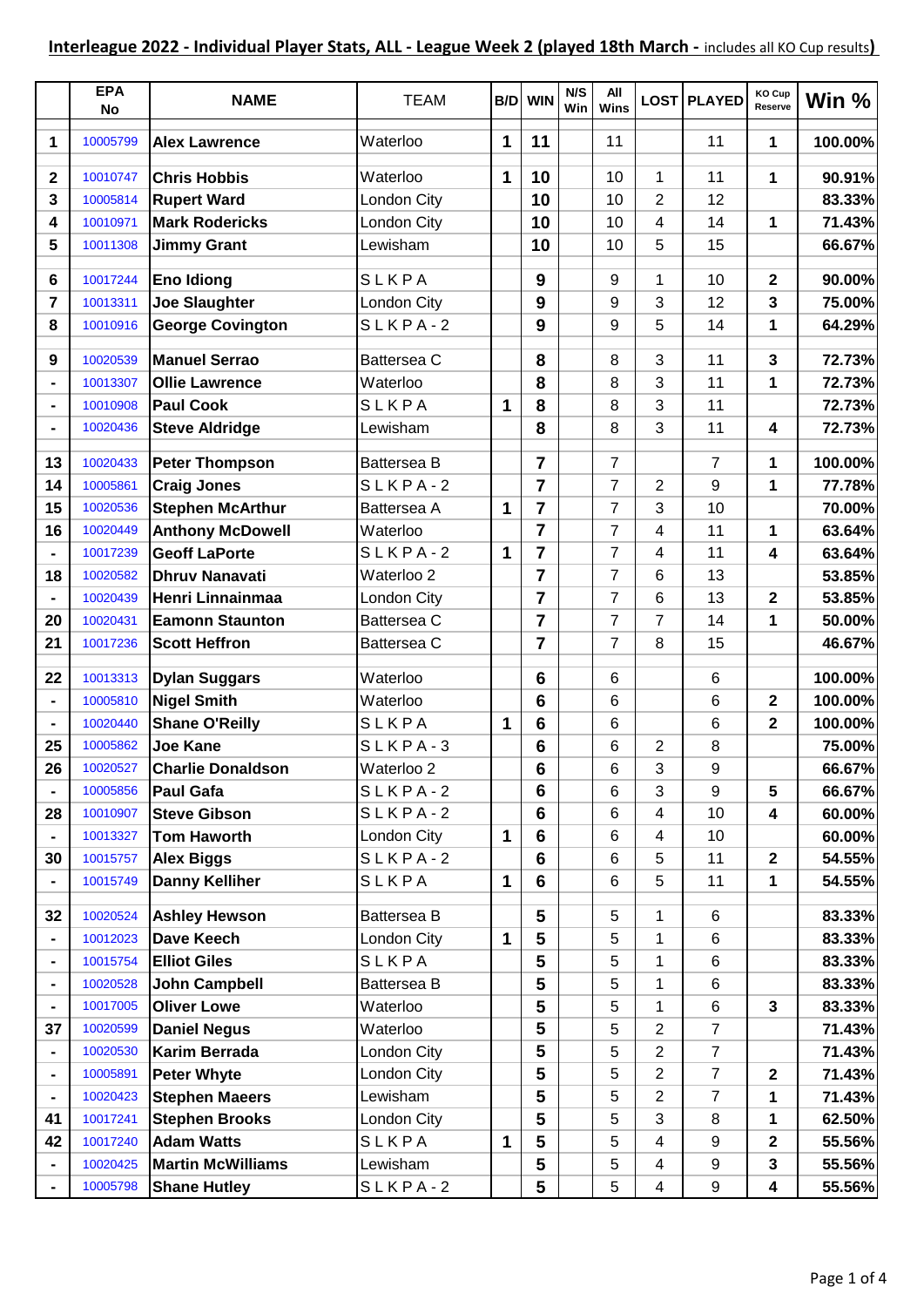|                | <b>EPA</b><br>No | <b>NAME</b>             | <b>TEAM</b>        | B/D | <b>WIN</b>   | N/S<br>Win | All<br>Wins |                | LOST PLAYED    | KO Cup<br>Reserve | Win $%$ |
|----------------|------------------|-------------------------|--------------------|-----|--------------|------------|-------------|----------------|----------------|-------------------|---------|
| 45             | 10016103         | <b>Bobby Rogers</b>     | Lewisham           |     | 5            |            | 5           | 5              | 10             | $\mathbf{2}$      | 50.00%  |
|                | 10020593         | <b>Jamie Davis</b>      | $SLKPA-2$          |     | 5            |            | 5           | 5              | 10             | 3                 | 50.00%  |
| $\blacksquare$ | 10013335         | Jon Syta                | SLKPA-2            |     | 5            |            | 5           | 5              | 10             | 3                 | 50.00%  |
| $\blacksquare$ | 10012036         | <b>Rich Phillips</b>    | London City        |     | 5            |            | 5           | 5              | 10             | 2                 | 50.00%  |
|                | 10013290         | <b>Richard Chapman</b>  | SLKPA              | 1   | 5            |            | 5           | 5              | 10             | 1                 | 50.00%  |
| 50             | 10019458         | <b>Paul Spicer</b>      | Battersea C        |     | 5            |            | 5           | 6              | 11             | 4                 | 45.45%  |
| 51             | 10019446         | <b>Wayne Buckingham</b> | Battersea C        |     | 5            |            | 5           | 8              | 13             | 1                 | 38.46%  |
| 52             | 10020414         | <b>George Taylor</b>    | $SLKPA-2$          |     | 4            |            | 4           | 1              | 5              |                   | 80.00%  |
|                | 10020588         | <b>Matt Hilborn</b>     | Waterloo 2         | 1   | 4            |            | 4           | 1              | 5              |                   | 80.00%  |
| 54             | 10005826         | <b>Will Gaylor</b>      | <b>Battersea A</b> |     | 4            | 1          | 5           | 2              | 7              |                   | 71.43%  |
| 55             | 10005903         | <b>Kirk Penfold</b>     | Battersea A        |     | 4            |            | 4           | 2              | 6              | $\mathbf{3}$      | 66.67%  |
| 56             | 10005821         | <b>Will Tweed</b>       | Battersea A        |     | 4            | 1          | 5           | 3              | 8              | 2                 | 62.50%  |
| 57             | 10010967         | <b>Dave Avery</b>       | $SLKPA-3$          |     | 4            |            | 4           | 3              | 7              | 1                 | 57.14%  |
|                | 10016285         | <b>Kit Carruthers</b>   | Battersea B        |     | 4            |            | 4           | 3              | 7              | 1                 | 57.14%  |
|                | 10020424         | <b>Steve Bird</b>       | Lewisham           |     | 4            |            | 4           | 3              | 7              | 1                 | 57.14%  |
| 60             | 10020597         | Raj Soni                | London City        |     | 4            |            | 4           | 4              | 8              | 1                 | 50.00%  |
| 61             | 10013950         | <b>Mike Dowling</b>     | <b>Battersea B</b> |     | 4            |            | 4           | 5              | 9              |                   | 44.44%  |
| 62             | 10017243         | <b>Chris Mackenzie</b>  | Lewisham           |     | 4            |            | 4           | 6              | 10             | $\mathbf{2}$      | 40.00%  |
|                | 10020572         | <b>James Knight</b>     | Battersea C        |     | 4            |            | 4           | 6              | 10             | 3                 | 40.00%  |
| 64             | 10020437         | <b>Charlie Mehmet</b>   | Waterloo 2         |     | 4            |            | 4           | 7              | 11             | $\mathbf{2}$      | 36.36%  |
| 65             | 10018240         | <b>Lee Suggars</b>      | Waterloo           |     | 3            |            | 3           |                | 3              |                   | 100.00% |
|                | 10020434         | <b>Phil O'Kane</b>      | SLKPA              |     | 3            |            | 3           |                | 3              |                   | 100.00% |
|                | 10020420         | <b>Richard Mitchell</b> | SLKPA              | 1   | 3            |            | 3           |                | 3              |                   | 100.00% |
|                | 10005835         | <b>Ross Dawkes</b>      | Waterloo           |     | 3            |            | 3           |                | 3              |                   | 100.00% |
| 69             | 10020445         | <b>Del Power</b>        | SLKPA              |     | 3            |            | 3           | 1              | 4              | 2                 | 75.00%  |
| 70             | 10020579         | <b>Jack Taylor</b>      | SLKPA-3            |     | 3            |            | 3           | $\overline{2}$ | 5              | $\mathbf{2}$      | 60.00%  |
|                | 10005920         | <b>Jason Brunton</b>    | $SLKPA-3$          |     | $\mathbf{3}$ |            | 3           | 2              | 5              | $\mathbf{2}$      | 60.00%  |
|                | 10020591         | <b>John Denahy</b>      | $SLKPA-3$          |     | 3            |            | 3           | $\overline{2}$ | 5              | $\overline{2}$    | 60.00%  |
|                | 10020590         | <b>Nicholas Brown</b>   | $SLKPA-3$          |     | 3            |            | 3           | $\overline{2}$ | 5              | $\mathbf{2}$      | 60.00%  |
|                | 10018242         | <b>Rocky Marchant</b>   | Waterloo 2         |     | 3            |            | 3           | 2              | 5              | $\mathbf{2}$      | 60.00%  |
| 75             | 10020534         | <b>Akar Necati</b>      | $SLKPA-3$          |     | 3            |            | 3           | 3              | 6              | 1                 | 50.00%  |
|                | 10008961         | <b>Alex Wort</b>        | Lewisham           |     | 3            |            | 3           | 3              | 6              | 3                 | 50.00%  |
| $\blacksquare$ | 10005901         | Angela Hobbs            | L Leopards         |     | 3            |            | 3           | 3              | 6              |                   | 50.00%  |
| $\blacksquare$ | 10012025         | <b>Ben Gadsby</b>       | London City 2      |     | 3            |            | 3           | 3              | 6              |                   | 50.00%  |
|                | 10015748         | <b>Brian Kennedy</b>    | Battersea C        |     | 3            |            | 3           | 3              | 6              | $\mathbf{2}$      | 50.00%  |
|                | 10013300         | <b>Carl Speller</b>     | Battersea A        |     | 3            |            | 3           | 3              | 6              |                   | 50.00%  |
|                | 10020580         | <b>Jamie Armstrong</b>  | Lewisham           |     | 3            |            | 3           | 3              | 6              | 4                 | 50.00%  |
| $\blacksquare$ | 10020589         | <b>Sam Kinsville</b>    | $SLKPA-3$          |     | 3            |            | 3           | 3              | 6              | 1                 | 50.00%  |
|                | 10010966         | <b>Trevor Biggs</b>     | SLKPA-2            |     | 3            |            | 3           | 3              | 6              | 6                 | 50.00%  |
| 84             | 10019442         | <b>David Kingsnorth</b> | Waterloo 2         |     | 3            |            | 3           | 4              | 7              | 1                 | 42.86%  |
|                | 10020583         | <b>Jonathan Hughes</b>  | Lewisham           |     | 3            |            | 3           | 4              | 7              | $\mathbf{2}$      | 42.86%  |
|                | 10008662         | <b>Kully Bath</b>       | Waterloo           |     | 3            |            | 3           | 4              | $\overline{7}$ | $\boldsymbol{2}$  | 42.86%  |
|                | 10019449         | <b>Sam Kristunas</b>    | Battersea C        |     | 3            |            | 3           | 4              | $\overline{7}$ | 4                 | 42.86%  |
|                | 10015773         | <b>Tony Griffin</b>     | Battersea B        |     | 3            |            | 3           | 4              | $\overline{7}$ |                   | 42.86%  |
| 89             | 10020586         | <b>Dan Marin</b>        | Waterloo 3         |     | 3            |            | 3           | 5              | 8              | 1                 | 37.50%  |
|                | 10019447         | <b>Josh Allen</b>       | Waterloo 2         |     | 3            |            | 3           | 5              | 8              | 1                 | 37.50%  |
| $\blacksquare$ | 10010960         | <b>Richard Lenaghan</b> | Waterloo 3         |     | 3            |            | 3           | 5              | 8              |                   | 37.50%  |
|                | 10013688         | <b>Richard Marsh</b>    | $SLKPA-2$          |     | 3            |            | 3           | 5              | 8              | $\mathbf{3}$      | 37.50%  |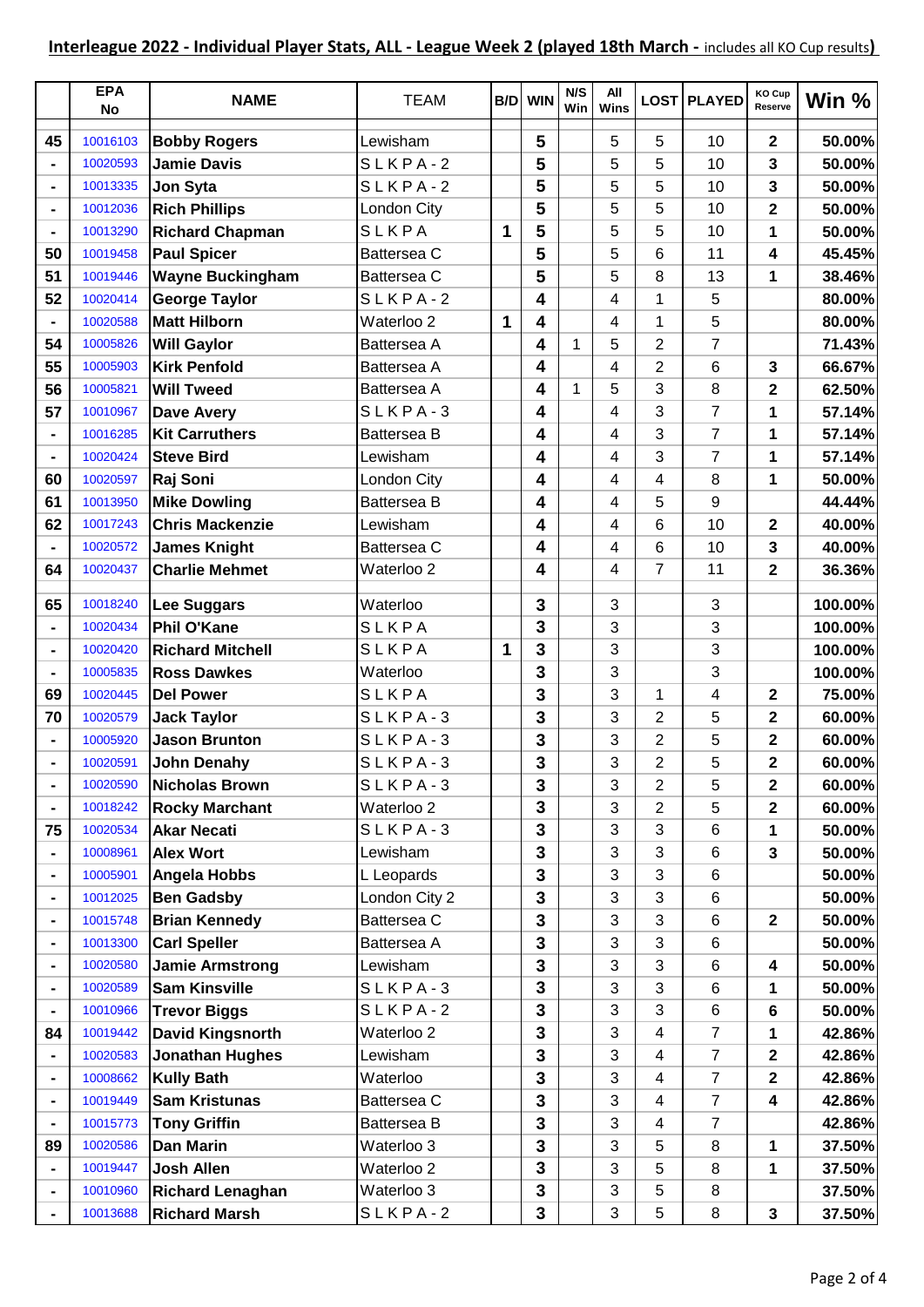|                | <b>EPA</b><br>No | <b>NAME</b>                | <b>TEAM</b>        |   | <b>B/D</b> WIN          | N/S<br>Win     | All<br>Wins    |                | <b>LOST PLAYED</b> | KO Cup<br>Reserve       | Win %   |
|----------------|------------------|----------------------------|--------------------|---|-------------------------|----------------|----------------|----------------|--------------------|-------------------------|---------|
| 93             | 10005754         | <b>Rachel Howard</b>       | Lewisham           |   | 3                       |                | 3              | 6              | 9                  | 5                       | 33.33%  |
| 94             | 10017235         | Louis Wilbourne            | $SLKPA-2$          |   | 3                       |                | 3              | 7              | 10                 | 3                       | 30.00%  |
| 95             | 10017233         | <b>Enis Dogangun</b>       | Waterloo 2         |   | 3                       |                | 3              | 8              | 11                 | $\overline{\mathbf{2}}$ | 27.27%  |
|                | 10022138         | <b>Othmane Ben Mohamed</b> | Battersea A        |   | 3                       |                | 3              | 8              | 11                 |                         | 27.27%  |
| 97             | 10005789         | <b>Jack Noble</b>          | <b>Battersea B</b> |   | $\overline{\mathbf{2}}$ | 1              | 3              | 1              | 4                  |                         | 75.00%  |
|                | 10020571         | <b>Pat McCoy</b>           | Battersea C        |   | 2                       | $\mathbf{1}$   | 3              | 1              | 4                  | $\mathbf{2}$            | 75.00%  |
| 99             | 10019378         | <b>Andrew Byrne</b>        | Waterloo           |   | $\overline{2}$          |                | $\overline{2}$ | 1              | 3                  |                         | 66.67%  |
|                | 10013299         | <b>Barry Barham</b>        | London City        |   | $\overline{2}$          |                | $\overline{2}$ | 1              | 3                  |                         | 66.67%  |
|                | 10013315         | <b>Danny Potter</b>        | London City 2      |   | $\overline{2}$          |                | 2              | 1              | 3                  |                         | 66.67%  |
|                | 10005828         | <b>Darren Hall</b>         | Battersea A        |   | $\overline{\mathbf{2}}$ |                | $\overline{2}$ | 1              | 3                  | 3                       | 66.67%  |
|                | 10017234         | <b>James Couch</b>         | London City        |   | $\overline{\mathbf{2}}$ |                | $\overline{2}$ | 1              | 3                  |                         | 66.67%  |
|                | 10005841         | <b>James Jones</b>         | <b>Battersea B</b> |   | $\overline{2}$          |                | $\overline{2}$ | 1              | 3                  | 1                       | 66.67%  |
|                | 10005550         | <b>Steve Burke</b>         | Waterloo           |   | $\overline{2}$          |                | $\overline{2}$ | 1              | 3                  |                         | 66.67%  |
| 106            | 10020432         | Michael Kalman             | Battersea C        |   | $\overline{2}$          | 1              | 3              | $\overline{2}$ | 5                  | $\mathbf{2}$            | 60.00%  |
| 107            | 11018251         | <b>Chris Parlett</b>       | $SLKPA-3$          |   | $\overline{\mathbf{2}}$ |                | $\overline{2}$ | $\overline{2}$ | 4                  | $\overline{\mathbf{2}}$ | 50.00%  |
|                | 10010918         | <b>Frankie Gillen</b>      | Waterloo 3         |   | $\overline{2}$          |                | 2              | 2              | 4                  | 1                       | 50.00%  |
|                | 10017247         | <b>Hakin Taoufik</b>       | Battersea A        |   | $\overline{\mathbf{2}}$ |                | $\overline{2}$ | $\overline{2}$ | 4                  |                         | 50.00%  |
| 110            | 10005840         | <b>Ben Hamlin</b>          | Battersea A        |   | $\overline{\mathbf{2}}$ |                | $\overline{2}$ | 3              | 5                  | 1                       | 40.00%  |
|                | 10005809         | <b>Bruno Silva</b>         | Battersea A        |   | $\overline{2}$          |                | $\overline{2}$ | 3              | 5                  | $\mathbf{2}$            | 40.00%  |
| $\blacksquare$ | 10008890         | <b>Chris Panayiotou</b>    | Waterloo           |   | $\overline{2}$          |                | $\overline{2}$ | 3              | 5                  | 1                       | 40.00%  |
|                | 10005066         | <b>Jon Ferris</b>          | London City 2      |   | $\overline{2}$          |                | $\overline{2}$ | 3              | 5                  | 1                       | 40.00%  |
|                | 10005830         | <b>Michael Kennedy</b>     | Battersea A        |   | $\overline{2}$          |                | $\overline{2}$ | 3              | 5                  | 1                       | 40.00%  |
|                | 10013306         | Nikki Steadman             | SLKPA              | 1 | $\overline{\mathbf{2}}$ |                | 2              | 3              | 5                  |                         | 40.00%  |
|                | 10019453         | <b>Paolo Lancini</b>       | Waterloo 3         |   | $\overline{2}$          |                | $\overline{2}$ | 3              | 5                  | $\mathbf 1$             | 40.00%  |
| $\blacksquare$ | 10013958         | <b>Petrina Pearce</b>      | L Leopards         |   | $\overline{2}$          |                | $\overline{2}$ | 3              | 5                  | 1                       | 40.00%  |
|                | 10022135         | <b>Philip Woollery</b>     | Battersea B        |   | $\overline{\mathbf{2}}$ |                | 2              | 3              | 5                  |                         | 40.00%  |
|                | 10020592         | <b>Reece Stewart</b>       | SLKPA-3            |   | $\overline{2}$          |                | $\overline{2}$ | 3              | 5                  | $\mathbf{2}$            | 40.00%  |
| 120            | 10005871         | <b>Alan Day</b>            | Waterloo 2         |   | $\overline{2}$          |                | $\overline{2}$ | 4              | 6                  | 5                       | 33.33%  |
|                | 10019440         | <b>David Dean</b>          | Waterloo 2         |   | 2                       |                | $\overline{2}$ | 4              | 6                  | 3                       | 33.33%  |
|                | 10020413         | <b>Michael Barnes</b>      | $SLKPA-3$          |   | $\mathbf{2}$            |                | $\overline{2}$ | 4              | 6                  |                         | 33.33%  |
|                | 10005761         | <b>Samantha Wyatt</b>      | L Leopards         |   | $\overline{2}$          |                | $\overline{2}$ | 4              | 6                  |                         | 33.33%  |
|                | 10005760         | <b>Sue Studman</b>         | Waterloo 3         |   | $\overline{2}$          |                | $\overline{2}$ | 4              | 6                  |                         | 33.33%  |
| 125            | 10010749         | <b>Glen Rawle</b>          | Waterloo 2         |   | $\overline{2}$          |                | $\overline{2}$ | 5              | 7                  | 1                       | 28.57%  |
|                | 10012010         | <b>Rob Hearn</b>           | Battersea B        |   | $\overline{\mathbf{2}}$ |                | $\overline{2}$ | 5              | $\overline{7}$     |                         | 28.57%  |
|                | 10020426         | <b>Simon Platt</b>         | Lewisham           |   | $\overline{\mathbf{2}}$ |                | $\overline{2}$ | 5              | 7                  | $\mathbf 2$             | 28.57%  |
| 128            | 10005755         | <b>Avril Mallon</b>        | Waterloo 3         |   | $\overline{\mathbf{2}}$ |                | $\overline{2}$ | 6              | 8                  | 1                       | 25.00%  |
| 129            | 10018252         | <b>Rahat Munim</b>         | SLKPA              |   | $\overline{\mathbf{2}}$ |                | $\overline{2}$ | 7              | 9                  | $\mathbf{2}$            | 22.22%  |
| 130            | 10020435         | <b>Michael Humphrey</b>    | Lewisham           |   | $\overline{2}$          |                | $\overline{2}$ | 8              | 10                 | 4                       | 20.00%  |
| 131            | 10008881         | <b>George Revell</b>       | Battersea A        |   | 1                       |                | 1              |                | 1                  |                         | 100.00% |
| 132            | 10020430         | Jamie Lennon               | Battersea C        |   | 1                       | $\overline{2}$ | 3              | 1              | 4                  | 4                       | 75.00%  |
| 133            | 10022133         | <b>Stephen Moriarty</b>    | London City 2      |   | 1                       |                | 1              | 1              | $\overline{2}$     | 1                       | 50.00%  |
|                | 10005065         | <b>Will Perrin</b>         | Battersea B        |   | 1                       | 1              | $\overline{2}$ | $\overline{2}$ | 4                  |                         | 50.00%  |
| 135            | 10015769         | <b>Harry Woolf</b>         | Battersea C        |   | 1                       | 1              | $\overline{2}$ | 3              | 5                  | 3                       | 40.00%  |